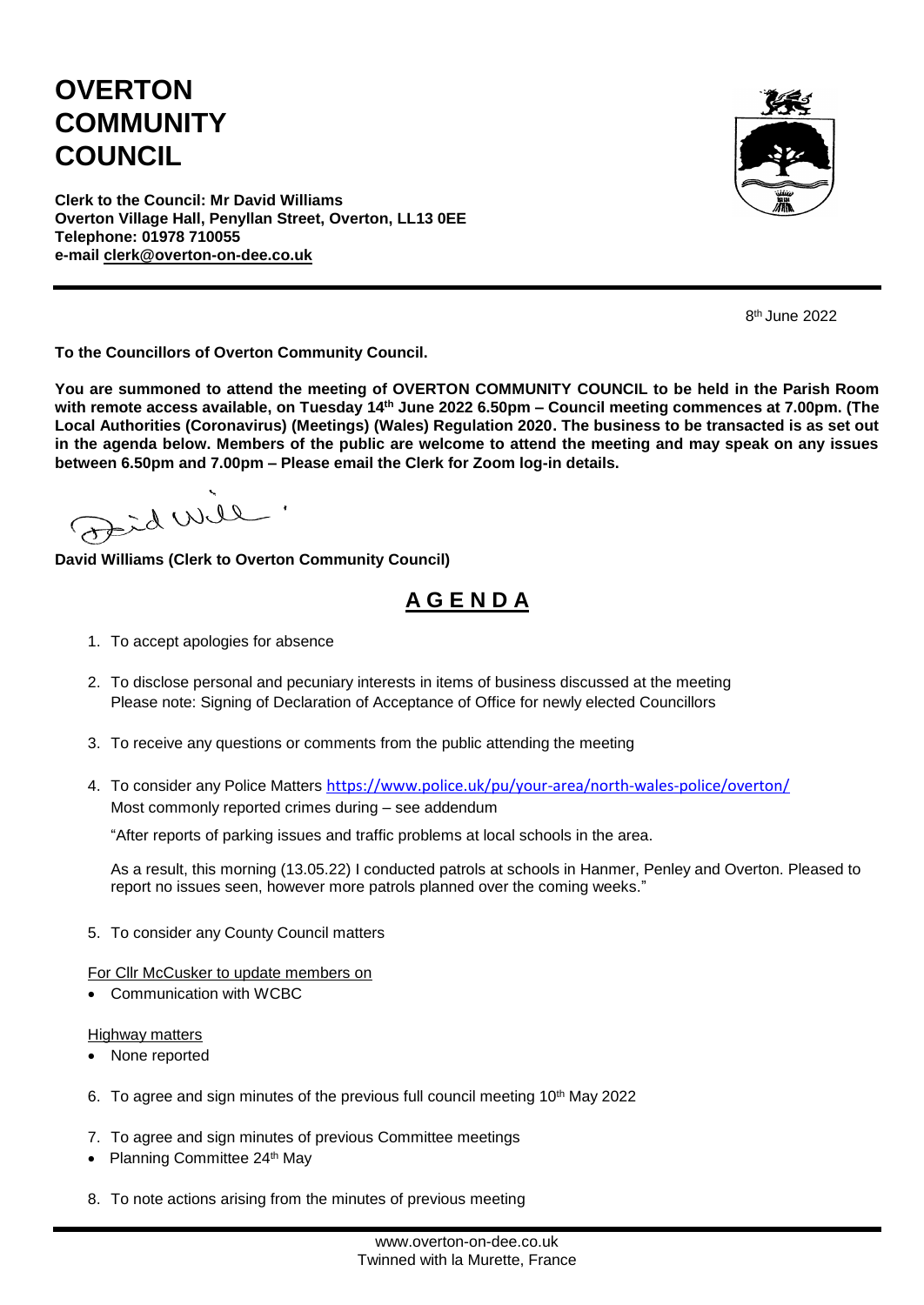Approval for Cllr Herbert – joining the Finance Committee

## **For information only**

- Clerk contacted WCBC Planning Enforcement officer, Jo Last regarding the Shelbrook Lane site**.** She was aware of all the details and issues in question, listing them in an email to the Clerk
- 9. Queens Platinum Jubilee (QPJ)
- Chairs comments
- Feedback from QPJ weekend
- Legacy for QPJ
	- Medallion for Children in St. Mary's, cost £371
	- Top of Beacon to be mounted in stone and inscribed plate
	- Any other suggestions

10.To receive feedback from Cllrs re: consultations and meetings attended since the last council meeting

- Maelor South Cllr Ashton
- 11.To receive reports / issues from
- a) Finance
- Council Approval of the Annual Return: External Audit: Notice and Inspection of Audit see addendum
- Southern Cluster/WCBC Funding Agreement for approval see addendum
- Complete TSB bank mandate
- Budgets reviewed and amended in Scribe for 2022-2023
- b) Cemetery
- Spoil heaps in Cemetery removal in next few weeks
- c) Playingfields
- New swings and bouldering (climbing) wall Clerk and Cllr Lynch arranged for installation in June
- Additional Car Parking see addendum
- Inspections/rota see addendum
- Leak in football pavilion water supply
- d) Trim trail
- Installation arrangements week starting 13<sup>th</sup> June
- e) Main Toilets issues
- Hand Dryer in Ladies toilet needs repairing
- f) Overton Oracle monthly report
- Cllr Ashton to report
- g) Training for Councillors
- No progress as yet
- h) Community Agents costs see addendum
- Signed on behalf of OCC by chair after consultation with Full Council
- i) Village Forum group TBC
- j) Litter issues
- k) Clerk's office see addendum
- l) Extra grass cuts in areas currently done by WCBC (infrequently) £3552 per annum
- m) Phone box maintenance

12.To receive any correspondence

- New bench in churchyard thank you from Treasurer see addendum
- Mini meadows and verges see addendum
- 13.To consider any Highway matters
- 14.To receive any additional planning applications/decisions
- $P/2022/0438 No$  objections